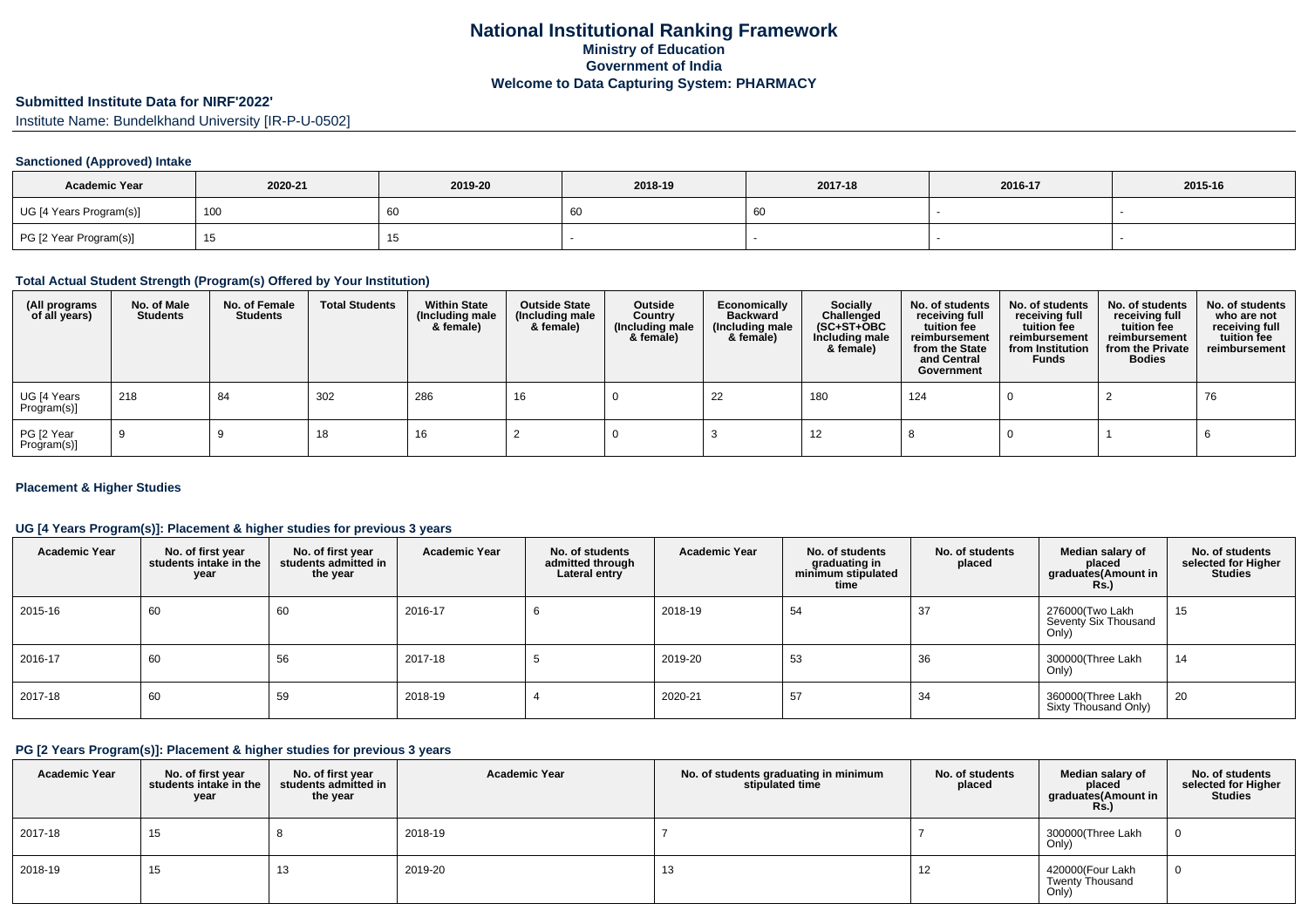| 2019-20 |  |  | 2020-21 |  |  | 460000(Four Lakh<br>Sixty Thousand Only)<br>. |  |
|---------|--|--|---------|--|--|-----------------------------------------------|--|
|---------|--|--|---------|--|--|-----------------------------------------------|--|

### **Ph.D Student Details**

| Ph.D (Student pursuing doctoral program till 2020-21 Students admitted in the academic year 2020-21 should not be entered here.) |         |         |                       |  |  |  |
|----------------------------------------------------------------------------------------------------------------------------------|---------|---------|-----------------------|--|--|--|
|                                                                                                                                  |         |         | <b>Total Students</b> |  |  |  |
| Full Time                                                                                                                        |         | 16      |                       |  |  |  |
| Part Time                                                                                                                        |         |         |                       |  |  |  |
| No. of Ph.D students graduated (including Integrated Ph.D)                                                                       |         |         |                       |  |  |  |
|                                                                                                                                  | 2020-21 | 2019-20 | 2018-19               |  |  |  |
| Full Time                                                                                                                        |         |         |                       |  |  |  |
| Part Time                                                                                                                        |         |         |                       |  |  |  |

## **Financial Resources: Utilised Amount for the Capital expenditure for previous 3 years**

| <b>Academic Year</b>                                                                                 | 2020-21                                    | 2019-20                                                              | 2018-19                                                         |  |  |  |  |
|------------------------------------------------------------------------------------------------------|--------------------------------------------|----------------------------------------------------------------------|-----------------------------------------------------------------|--|--|--|--|
|                                                                                                      | <b>Utilised Amount</b>                     | <b>Utilised Amount</b>                                               | <b>Utilised Amount</b>                                          |  |  |  |  |
| Annual Capital Expenditure on Academic Activities and Resources (excluding expenditure on buildings) |                                            |                                                                      |                                                                 |  |  |  |  |
| Library                                                                                              | 830000 (Eight Lakhs Thirty Thousand)       | 687384 (Six lakh eighty seven thousand three hundred eighty<br>four) | 180026 (One lakh eighty thousand twenty six)                    |  |  |  |  |
| New Equipment for Laboratories                                                                       | 2500000 (Twenty Five Lakh)                 | 1650000 (Sixteen Lakhs Fifty Thousand only)                          | 1613644 (Sixteen lakh thirteen thousand six hundred forty four) |  |  |  |  |
| Other expenditure on creation of Capital Assets (excluding<br>expenditure on Land and Building)      | 9780000 (Nine Lakh Seventy Eight Thousand) | 1575000 (Fifteen lakh seventy five thousand)                         | 680000 (Six lakh eighty thousand)                               |  |  |  |  |

## **Financial Resources: Utilised Amount for the Operational expenditure for previous 3 years**

| <b>Academic Year</b>                                                                                                                                                                           | 2020-21                                                                 | 2019-20                                                      | 2018-19                                                                         |  |  |  |  |
|------------------------------------------------------------------------------------------------------------------------------------------------------------------------------------------------|-------------------------------------------------------------------------|--------------------------------------------------------------|---------------------------------------------------------------------------------|--|--|--|--|
|                                                                                                                                                                                                | <b>Utilised Amount</b>                                                  | <b>Utilised Amount</b>                                       | <b>Utilised Amount</b>                                                          |  |  |  |  |
| <b>Annual Operational Expenditure</b>                                                                                                                                                          |                                                                         |                                                              |                                                                                 |  |  |  |  |
| Salaries (Teaching and Non Teaching staff)                                                                                                                                                     | 2684405 (Two Crore Sixty Eight Lakh Four Thousand Four<br>Hundred Five) | 24902381 (Two Crore forty nine lakh two thousand eighty one) | 22412145 (Two Crore Twenty four lakh twelve thousand one<br>hundred forty five) |  |  |  |  |
| Maintenance of Academic Infrastructure or consumables and<br>other running expenditures(excluding maintenance of hostels<br>and allied services, rent of the building, depreciation cost, etc) | 9500000 (Ninety Five Lakh)                                              | 1310000 (Thirteen Lakhs Ten thousand)                        | 1280000 (Twelve Lakhs Eighty Thousand)                                          |  |  |  |  |
| Seminars/Conferences/Workshops                                                                                                                                                                 | 120000 (One Lakh Twenty Thousand)                                       | 750000 (Seventy five thousand)                               | 60000 (Sixty thousand)                                                          |  |  |  |  |

**IPR**

| Calendar year            | 2020 | 2019 | 2018 |
|--------------------------|------|------|------|
| No. of Patents Published |      |      |      |
| No. of Patents Granted   |      |      |      |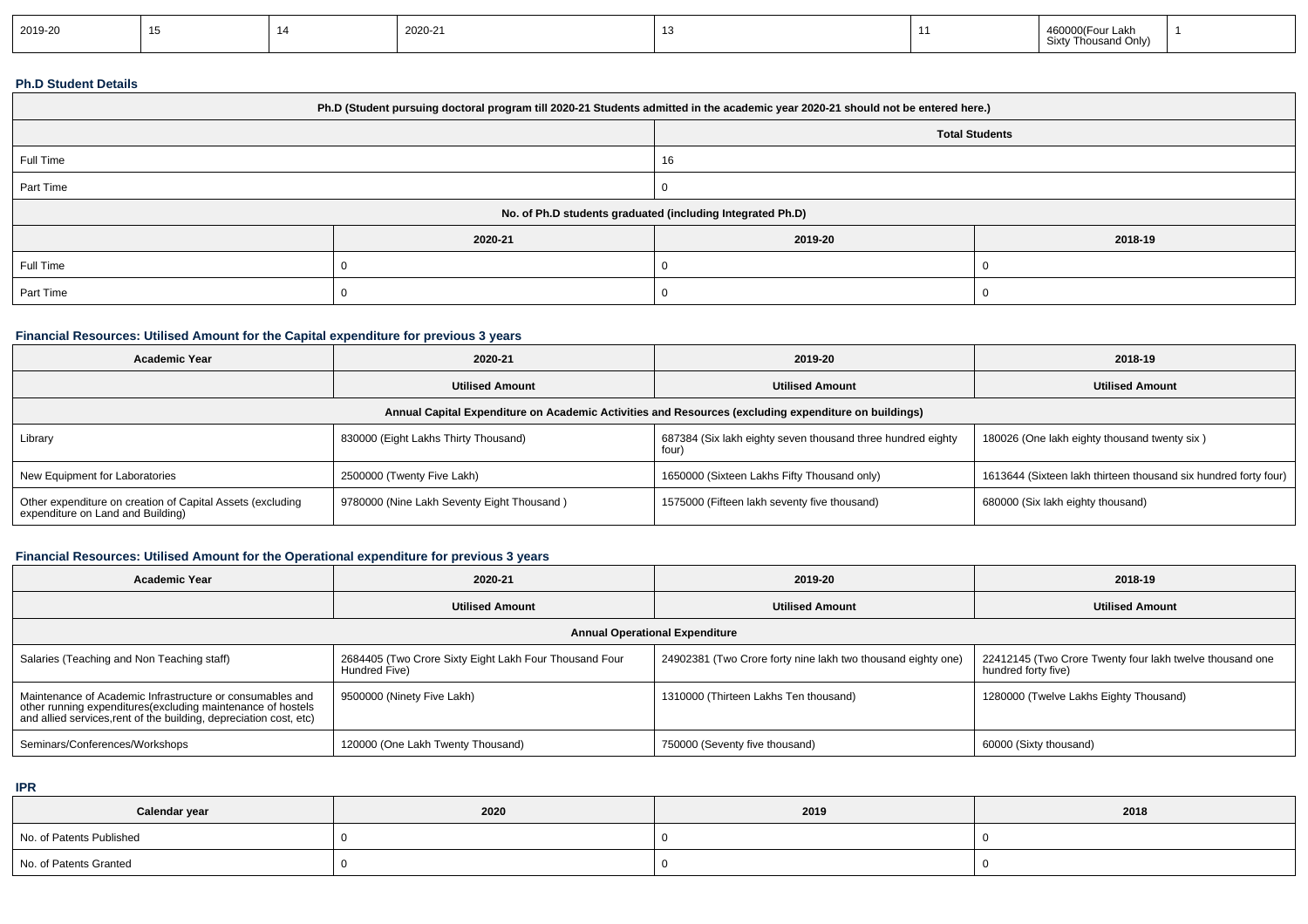### **Sponsored Research Details**

| <b>Financial Year</b>                    | 2020-21                         | 2019-20                                              | 2018-19        |
|------------------------------------------|---------------------------------|------------------------------------------------------|----------------|
| Total no. of Sponsored Projects          |                                 |                                                      |                |
| Total no. of Funding Agencies            |                                 |                                                      |                |
| Total Amount Received (Amount in Rupees) | 1145000                         | 852941                                               | 5600000        |
| Amount Received in Words                 | Eleven Lakh Forty Five Thousand | Eight Lakh Fifty Two Thousand Nine Hundred Forty One | Fifty Six Lakh |

### **Consultancy Project Details**

| <b>Financial Year</b>                    | 2020-21             | 2019-20 | 2018-19 |
|------------------------------------------|---------------------|---------|---------|
| Total no. of Consultancy Projects        |                     |         |         |
| Total no. of Client Organizations        |                     |         |         |
| Total Amount Received (Amount in Rupees) | 45000               |         |         |
| Amount Received in Words                 | Forty Five Thousand | Zero    | Zero    |

## **PCS Facilities: Facilities of physically challenged students**

| 1. Do your institution buildings have Lifts/Ramps?                                                                                                         | Yes, more than 80% of the buildings |
|------------------------------------------------------------------------------------------------------------------------------------------------------------|-------------------------------------|
| 2. Do your institution have provision for walking aids, including wheelchairs and transportation from one building to another for<br>handicapped students? | Yes                                 |
| 3. Do your institution buildings have specially designed toilets for handicapped students?                                                                 | Yes, more than 80% of the buildings |

# **Faculty Details**

| Srno           | Name                          | Age | Designation                | Gender | Qualification | <b>Experience (In</b><br>Months) | <b>Currently working</b><br>with institution? | <b>Joining Date</b> | <b>Leaving Date</b>      | <b>Association type</b> |
|----------------|-------------------------------|-----|----------------------------|--------|---------------|----------------------------------|-----------------------------------------------|---------------------|--------------------------|-------------------------|
|                | Dr Peeyush<br>Bhardwaj        | 38  | Associate Professor        | Male   | Ph.D          | 180                              | Yes                                           | 30-11-2013          | $\overline{\phantom{a}}$ | Regular                 |
| $\overline{2}$ | Prof Sunil Kumar<br>Prajapati | 46  | Professor                  | Male   | Ph.D          | 243                              | Yes                                           | 09-04-2001          | $\sim$                   | Regular                 |
| 3              | Dr Shobhit Singh              | 42  | <b>Assistant Professor</b> | Male   | Ph.D          | 181                              | Yes                                           | 29-08-2007          | $\sim$                   | Regular                 |
| $\overline{4}$ | Dr Vijay Kumar<br>Singh       | 41  | <b>Assistant Professor</b> | Male   | Ph.D          | 168                              | Yes                                           | 29-08-2007          | $\sim$                   | Regular                 |
| 5              | Dr Sanjay Kumar<br>Jain       | 54  | Associate Professor        | Male   | Ph.D          | 343                              | Yes                                           | 12-04-2001          | $- -$                    | Regular                 |
| 6              | Dr Nirmala Devi               | 38  | <b>Assistant Professor</b> | Female | Ph.D          | 153                              | Yes                                           | 01-12-2011          | $\overline{\phantom{a}}$ | Regular                 |
| $\overline{7}$ | Dr Sunil Kumar<br>Niranjan    | 42  | <b>Assistant Professor</b> | Male   | Ph.D          | 177                              | Yes                                           | 12-12-2006          | $\overline{\phantom{a}}$ | Regular                 |
| 8              | Dr Alok Mahor                 | 41  | <b>Assistant Professor</b> | Male   | Ph.D          | 156                              | Yes                                           | 21-08-2008          | $\sim$                   | Regular                 |
| 9              | Dr Prem Prakash<br>Singh      | 43  | <b>Assistant Professor</b> | Male   | Ph.D          | 179                              | Yes                                           | 15-09-2009          | $\sim$ $\sim$            | Regular                 |
| 10             | Dr Rizwana Khan               | 35  | <b>Assistant Professor</b> | Female | Ph.D          | 144                              | Yes                                           | 29-11-2011          | $\sim$ $\sim$            | Regular                 |